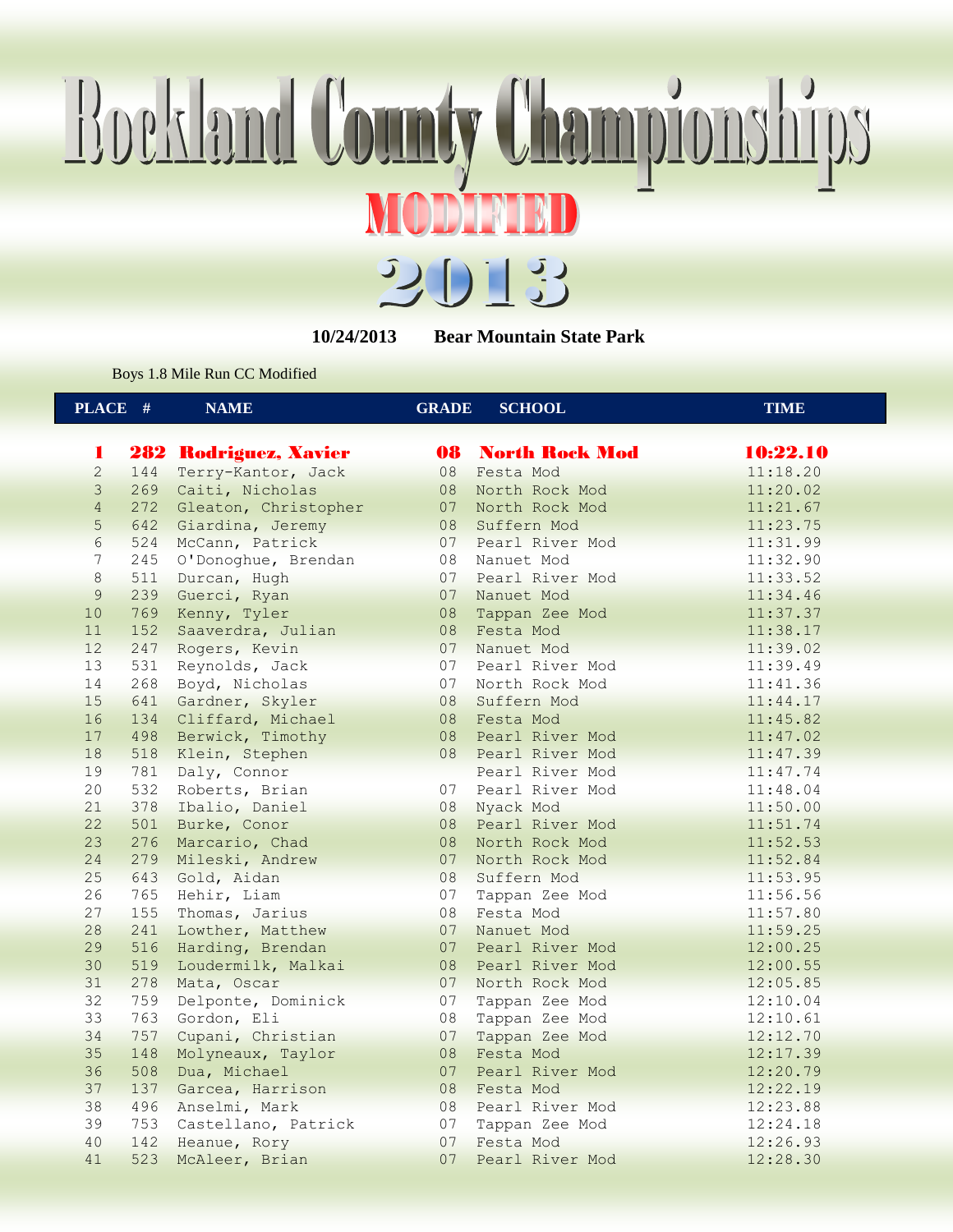| 42  |     | 236 Filatov, Christopher | 07 | Nanuet Mod         | 12:30.87 |
|-----|-----|--------------------------|----|--------------------|----------|
| 43  |     | 771 Mullen, Charlie      | 07 | Tappan Zee Mod     | 12:35.75 |
| 44  |     | 246 Rodriquez, Gabriel   | 07 | Nanuet Mod         | 12:36.32 |
| 45  | 768 | Kabel, Joel              | 07 | Tappan Zee Mod     | 12:44.15 |
| 46  | 270 | Curtis, Ryan             | 07 | North Rock Mod     | 12:45.37 |
| 47  | 773 | O'Donnell, James         | 08 | Tappan Zee Mod     | 12:46.95 |
| 48  | 277 | Marino, Matthew          | 08 | North Rock Mod     | 12:47.60 |
| 49  | 249 | Sayre, Brian             | 07 | Nanuet Mod         | 12:49.73 |
| 50  | 637 | Czerwinski, Thomas       | 07 | Suffern Mod        | 12:51.58 |
| 51  | 271 | Doyle, Ryan              | 08 | North Rock Mod     | 12:51.88 |
| 52  | 645 | Hughes, Andrew           | 08 | Suffern Mod        | 12:52.32 |
| 53  | 542 | Urban, Dylan             | 07 | Pearl River Mod    | 12:53.07 |
| 54  | 379 | Javier, Matthew          | 08 | Nyack Mod          | 12:53.78 |
| 55  | 140 | Gregori, Carrington      | 08 | Festa Mod          | 12:54.63 |
| 56  | 517 | Heffernan, Noel          | 08 | Pearl River Mod    | 12:57.47 |
| 57  | 756 | Corser, Tobias           | 08 | Tappan Zee Mod     | 12:58.25 |
| 58  | 551 | Fitzgerald, Liam         | 07 | St. Margaret's Mod | 12:58.53 |
| 59  | 654 | Piescki, Ethan           | 08 | Suffern Mod        | 12:59.00 |
| 60  | 386 | Pavelchak, Michael       | 08 | Nyack Mod          | 12:59.36 |
| 61  | 544 | Zhao, Andrew             | 08 | Pearl River Mod    | 13:04.18 |
| 62  | 392 | Wishner, Derek           | 07 | Nyack Mod          | 13:05.45 |
| 63  | 376 | Brand, Eli               | 08 | Nyack Mod          | 13:06.90 |
| 64  | 644 | Hamilton, Henry          | 07 | Suffern Mod        | 13:07.22 |
| 65  | 497 | Arno, Nicholas           | 07 | Pearl River Mod    | 13:08.35 |
| 66  | 554 | Woods, Kiern             | 07 | St. Margaret's Mod | 13:08.96 |
| 67  | 145 | Kuriakose, Shawn         | 07 | Festa Mod          | 13:09.90 |
| 68  | 775 | Valdes, Kevin            | 08 | Tappan Zee Mod     | 13:10.33 |
| 69  | 273 | Hayes, Michael           | 08 | North Rock Mod     | 13:11.10 |
| 70  | 635 | Codispoti, Andrew        | 07 | Suffern Mod        | 13:20.83 |
| 71  | 390 | Stach, Tyler             | 08 | Nyack Mod          | 13:23.88 |
| 72  | 541 | Tso, Anthony             | 07 | Pearl River Mod    | 13:24.65 |
| 73  | 373 | Amick, Sam               | 07 | Nyack Mod          | 13:25.48 |
| 74  | 284 | Rugg, Gustav             | 07 | North Rock Mod     | 13:25.85 |
| 75  | 147 | Marvin, Rayan            | 08 | Festa Mod          | 13:26.42 |
| 76  | 156 | Tracey, Liam             | 08 | Festa Mod          | 13:28.39 |
| 77  | 514 | Fogarty, John            | 07 | Pearl River Mod    | 13:32.57 |
| 78  | 389 | Sevastian, Graham        | 08 | Nyack Mod          | 13:35.03 |
| 79  | 652 | Murillo, Daniel          | 07 | Suffern Mod        | 13:37.37 |
| 80  | 539 | Sweeney, Jack            | 07 | Pearl River Mod    | 13:39.03 |
| 81  |     | 388 Semon, Matt          |    | 08 Nyack Mod       | 13:39.76 |
| 82  |     | 146 Lamia, Michael       | 07 | Festa Mod          | 13:40.15 |
| 83  | 151 | Reny, Alvin              | 07 | Festa Mod          | 13:40.88 |
| 84  | 767 | Huang, Kevin             | 07 | Tappan Zee Mod     | 13:41.32 |
| 85  | 381 | Lovelace, Matthew        | 08 | Nyack Mod          | 13:44.42 |
| 86  | 776 | VonDollen, Joseph        | 07 | Tappan Zee Mod     | 13:44.75 |
| 87  | 374 | Baldwin, Matt            | 08 | Nyack Mod          | 13:45.34 |
| 88  | 391 | Varier, Dominque         | 07 | Nyack Mod          | 13:45.60 |
| 89  | 659 | Smith, Kris              | 08 | Suffern Mod        | 13:46.14 |
| 90  | 647 | Lewis, Andy              | 07 | Suffern Mod        | 13:46.66 |
| 91  | 240 | Kelly, John              | 07 | Nanuet Mod         | 13:47.12 |
| 92  | 504 | Connolly, Stephen        | 07 | Pearl River Mod    | 13:48.50 |
| 93  | 382 | Mars, Sean               | 07 | Nyack Mod          | 13:50.35 |
| 94  | 150 | Oswald, James            | 08 | Festa Mod          | 13:51.39 |
| 95  | 536 | Smith, Tyler             | 07 | Pearl River Mod    | 13:52.11 |
| 96  | 275 | Maher, Benjamin          | 07 | North Rock Mod     | 13:54.40 |
| 97  | 286 | Wisdom, Deondre          | 07 | North Rock Mod     | 13:57.97 |
| 98  | 762 | Goldman, Angus           | 07 | Tappan Zee Mod     | 14:01.13 |
| 99  | 750 | Ahlf, Erich              | 08 | Tappan Zee Mod     | 14:02.62 |
| 100 | 528 | O'Connor, Luke           | 07 | Pearl River Mod    | 14:03.00 |
| 101 | 139 | Goodman, Evan            | 08 | Festa Mod          | 14:04.93 |
| 102 | 537 | Stadt, Michael           | 07 | Pearl River Mod    | 14:12.41 |
| 103 | 770 | Lederer, Alex            | 08 | Tappan Zee Mod     | 14:14.29 |
| 104 | 534 | Sammon, Patrick          | 08 | Pearl River Mod    | 14:16.62 |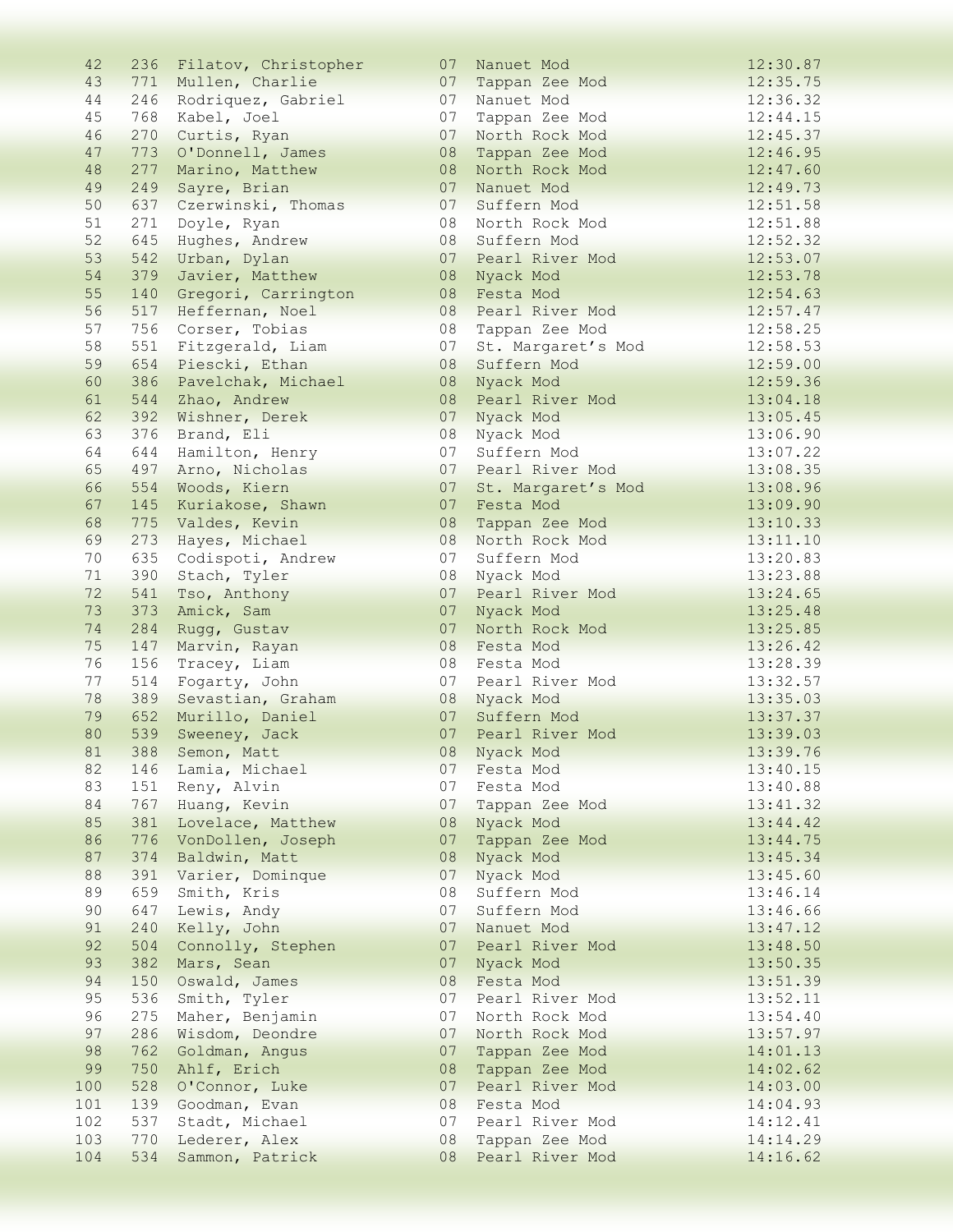| 105        | 243        | Martini, David       | 08       | Nanuet Mod                   | 14:22.67             |
|------------|------------|----------------------|----------|------------------------------|----------------------|
| 106        | 660        | Speight, Kevin       | 07       | Suffern Mod                  | 14:25.00             |
| 107        | 655        | Reichner, Matthew    | 07       | Suffern Mod                  | 14:26.71             |
| 108        | 658        | Sharma, Sunny        | 07       | Suffern Mod                  | 14:27.18             |
| 109        | 149        | Muenzer, Joshua      | 07       | Festa Mod                    | 14:28.45             |
| 110        | 135        | Coppola, Nick        | 07       | Festa Mod                    | 14:28.79             |
| 111        | 238        | Giridharan, Rohit    | 08       | Nanuet Mod                   | 14:30.27             |
| 112        | 283        | Rowan, Aidan         | 07       | North Rock Mod               | 14:31.92             |
| 113        | 153        | Sadeghilari, Aryan   | 07       | Festa Mod                    | 14:32.72             |
| 114        | 280        | Pisa, Nick           | 07       | North Rock Mod               | 14:33.36             |
| 115        | 529        | Petti, Daniel        | 07       | Pearl River Mod              | 14:35.35             |
| 116        | 540        | Todd, Isaac          | 07       | Pearl River Mod              | 14:38.31             |
| 117        | 530        | Reiner, Peter        | 07       | Pearl River Mod              | 14:39.20             |
| 118        | 553        | Ridge, James         | 07       | St. Margaret's Mod           | 14:42.08             |
| 119        | 755        | Cook, John           | 07       | Tappan Zee Mod               | 14:44.22             |
| 120        | 507        | Dorman, Ryan         | 07       | Pearl River Mod              | 14:45.18             |
| 121        | 527        | O'Connor, Liam       | 07       | Pearl River Mod              | 14:46.05             |
| 122        | 639        | Dowling, Daniel      | 08       | Suffern Mod                  | 14:47.18             |
| 123        | 646        | Kareeparampk, Andrew | 08       | Suffern Mod                  | 14:47.83             |
| 124        | 512        | Failing, Jack        | 07       | Pearl River Mod              | 14:51.34             |
| 125        | 650        | McNally, Connor      | 07       | Suffern Mod                  | 14:52.25             |
| 126        | 656        | Seif, Robert         | 07       | Suffern Mod                  | 14:55.15             |
| 127        | 136        | Danyluk, Chris       | 07       | Festa Mod                    | 14:56.28             |
| 128        | 766        | Henry, Brian         | 07       | Tappan Zee Mod               | 14:57.94             |
| 129        | 764        | Grammatica, Mike     | 08       | Tappan Zee Mod               | 14:58.34             |
| 130        | 237        | Flynn, Dylan         | 07       | Nanuet Mod                   | 14:58.66             |
| 131        | 242        | Mackin, Michael      | 08       | Nanuet Mod                   | 15:02.48             |
| 132        | 375        | Blanchette, Jack     | 07       | Nyack Mod                    | 15:19.76             |
| 133        | 651        | Munitz, Daniel       | 07       | Suffern Mod                  | 15:23.30             |
| 134        | 281        | Rodriguez, Adrian    | 07       | North Rock Mod               | 15:24.77             |
| 135        | 774        | Smith, Luke          | 08       | Tappan Zee Mod               | 15:25.93             |
| 136        | 500        | Buhrmeister, Robert  | 07       | Pearl River Mod              | 15:29.85             |
| 137        | 535        | Slattery, Ryan       | 08       | Pearl River Mod              | 15:33.08             |
| 138        | 138        | Garcia, Khayyam      | 07       | Festa Mod                    | 15:34.46             |
| 139        | 154        | Sokol, Jacob         | 08       | Festa Mod                    | 15:34.94             |
| 140        | 772        | Noonan, Tom          | 08       | Tappan Zee Mod               | 15:35.69             |
| 141        | 758        | Delponte, Anthony    | 08       | Tappan Zee Mod               | 15:35.90             |
| 142        | 752        | Blanker, Henry       | 07       | Tappan Zee Mod               | 15:42.12             |
| 143        | 143        | Hoermann, Matthew    | 07       | Festa Mod                    | 15:47.46             |
| 144        |            | 751 Ahlf, Waltger    | 08       | Tappan Zee Mod               | 16:01.01             |
| 145        |            | 754 Chung, Carter    | 07       | Tappan Zee Mod               | 16:16.03             |
| 146        | 522        | Maucione, Michael    | 08       | Pearl River Mod              | 16:25.90             |
| 147        | 383        | McGilvray, Kaden     | 07       |                              | 16:26.68             |
| 148        | 505        | Costello, Colin      | 07       | Nyack Mod<br>Pearl River Mod | 16:27.30             |
| 149        | 384        |                      | 07       |                              |                      |
| 150        | 235        | Murphy, Conor        |          | Nyack Mod                    | 16:44.55<br>16:54.24 |
| 151        |            | Bowman, Nick         | 08       | Nanuet Mod                   | 16:54.79             |
|            | 157        | Walker, Liam         |          | Festa Mod                    |                      |
| 152        | 662        | Williams, Grant      | 08       | Suffern Mod                  | 17:06.12             |
| 153        | 657        | Sentlowitz, Dylan    | 07       | Suffern Mod                  | 17:38.86             |
| 154        | 380        | Kiesel, Laurence     | 08       | Nyack Mod                    | 17:57.69             |
| 155<br>156 | 234<br>244 | Alam, Yassin         | 08<br>07 | Nanuet Mod                   | 17:59.66             |
|            |            | Miles, Robert        |          | Nanuet Mod                   | 18:04.19             |
| 157        | 515        | Gaglio, Michael      | 07       | Pearl River Mod              | 18:05.21             |
| 158        | 158        | weinfeld, Joshua     | 08       | Festa Mod                    | 18:11.55             |
| 159        | 760        | Falmer, Vincent      | 08       | Tappan Zee Mod               | 18:20.41             |
| 160        | 525        | McGarvey, Kevin      | 07       | Pearl River Mod              | 18:40.19             |
| 161        | 661        | Vigliotti, Michael   | 07       | Suffern Mod                  | 18:45.90             |
| 162        | 274        | Kalra, Avi           | 08       | North Rock Mod               | 19:24.43             |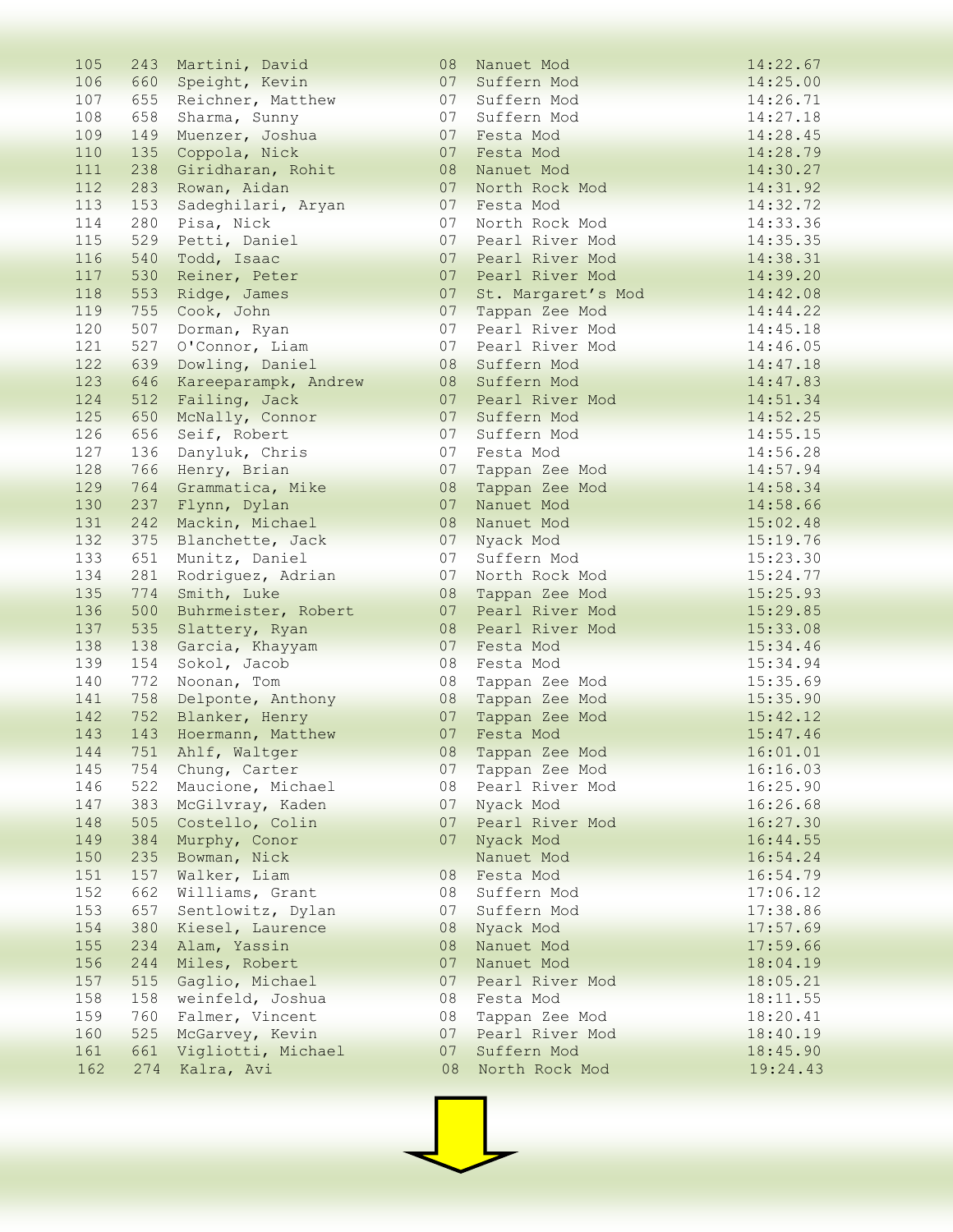## Team Scores

|    |                           |     |                 | $\eta$        | $\bf{1}$       | 4               | 4  |    |     |
|----|---------------------------|-----|-----------------|---------------|----------------|-----------------|----|----|-----|
| 1. | <b>North Rockland Mod</b> | 45  | $\mathbf{1}$    | $\mathcal{F}$ | $\overline{4}$ | $\overline{14}$ | 23 | 24 | 31  |
| 2. | <b>Pearl River Mod</b>    | 65  | 6               | 8             | 13             | 17              | 18 | 19 | 20  |
| 3. | <b>Festa Mod</b>          | 91  | 2               | $-11$         |                | $16 \quad 27$   | 35 | 37 | 40  |
| 4. | <b>Nanuet Mod</b>         | 98  | 7               | 9             | 12             | 28              | 42 | 44 | -49 |
| 5. | <b>Tappan Zee Mod</b>     | 135 | 10 <sup>1</sup> | 26            | 32 33          |                 | 34 | 39 | 43  |
| 6. | <b>Suffern Mod</b>        | 147 |                 | $5 \t15$      | 25 50          |                 | 52 | 59 | 64  |
| 7. | <b>Nyack Mod</b>          | 230 | 21              | 54            | 60             | 62              | 63 | 71 | 72  |



**10/24/2013 Bear Mountain State Park**

Girls 1.8 Mile Run CC Modified

| PLACE #         |     | <b>NAME</b>          | <b>GRADE</b> | <b>SCHOOL</b>             | <b>TIME</b> |
|-----------------|-----|----------------------|--------------|---------------------------|-------------|
|                 |     | 1 481 Borkoski, Mary |              | <b>07 Pearl River Mod</b> | 11:20.09    |
| $\overline{2}$  | 547 | Lyons, Tara          | 08           | St. Margaret's Mod        | 11:52.85    |
| $\mathcal{E}$   | 132 | Sullivan, Sheila     | 07           | Festa Mod                 | 12:11.26    |
| $\overline{4}$  | 742 | Lundemo, Trinity     | 08           | Tappan Zee Mod            | 12:18.76    |
| 5               | 549 | Mondella, Olivia     | 07           | St. Margaret's Mod        | 12:20.05    |
| 6               | 259 | O'Connor, Kerry      | 08           | North Rock Mod            | 12:29.62    |
| $7\phantom{.0}$ | 366 | Griffin, Grace       | 08           | Nyack Mod                 | 12:34.28    |
| 8               |     | 122 Cahill, Erin     | 07           | Festa Mod                 | 12:35.27    |
| 9               | 368 | Munnelly, Violet     | 07           | Nyack Mod                 | 12:37.22    |
| 10              | 253 | Dentico, Chloe       | 08           | North Rock Mod            | 12:41.70    |
| 11              | 225 | Guerci, Kyra         | 07           | Nanuet Mod                | 12:42.34    |
| 12              | 743 | Malpeli, Nicole      | 08           | Tappan Zee Mod            | 12:45.97    |
|                 |     |                      |              |                           |             |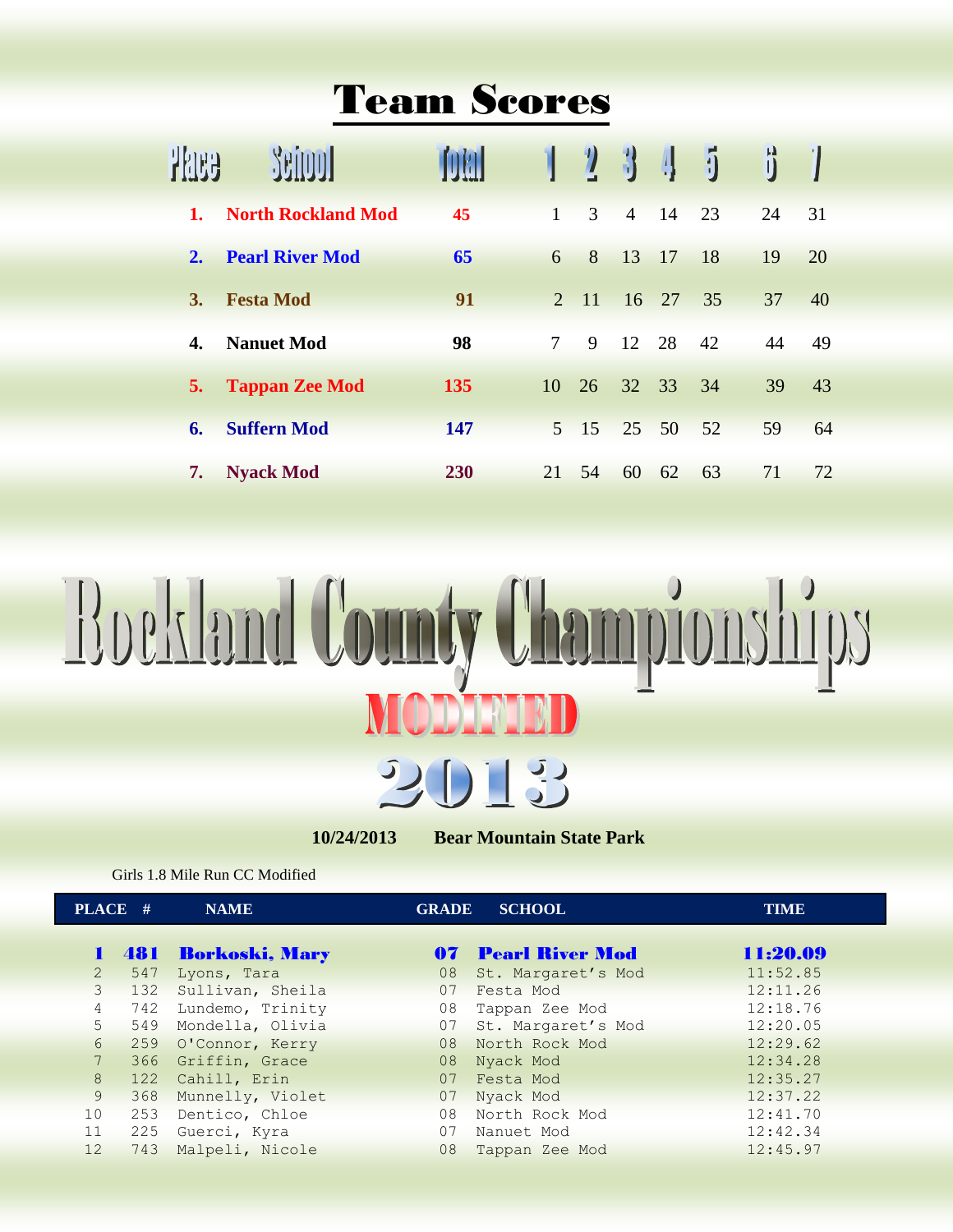| 13              |     | 486 Hayes, Sarah          | 07              | Pearl River Mod    | 12:49.83 |
|-----------------|-----|---------------------------|-----------------|--------------------|----------|
| 14              |     | 491 Massaro, Grace        | 08              | Pearl River Mod    | 12:58.70 |
| 15              |     | 365 Fitzsimmons, Nicole   | 07              | Nyack Mod          | 12:59.34 |
| 16              | 362 | Aulet, Ashleigh           | 07              | Nyack Mod          | 13:02.50 |
| 17              | 251 | Criscione, Kiana          | 07              | North Rock Mod     | 13:03.53 |
| 18              | 745 | Ragonesi, Jessica         | 08              | Tappan Zee Mod     | 13:06.86 |
| 19              | 126 | Kamau-Weng, Jeriyla       | 08              | Festa Mod          | 13:08.85 |
| 20              | 254 | Herandez, Jessica         | 07              | North Rock Mod     | 13:09.83 |
| 21              | 258 | Marchitelli, Gianna       | 07              | North Rock Mod     | 13:11.71 |
| 22              | 372 | Spatz, Lea                | 07              | Nyack Mod          | 13:14.32 |
| 23              | 128 | Mitlof, Rebecca           | 07              | Festa Mod          | 13:15.65 |
| 24              | 74  | Byrnes, Katherine         | 9               | Clarkstown South   | 13:15.91 |
| 25              | 257 | Landry, Kaitlyn           | 07              | North Rock Mod     | 13:17.35 |
| 26              | 130 | Nueva, Kayla              | 07              | Festa Mod          | 13:21.06 |
| 27              | 493 | O'Neill, Kristen          | 08              | Pearl River Mod    | 13:24.25 |
| 28              | 747 | Stolarski, Madison        | 07              | Tappan Zee Mod     | 13:29.77 |
| 29              | 740 | Hartnett, Colleen         | 07              | Tappan Zee Mod     | 13:35.20 |
| 30              | 124 | Fisher, Phoebe            | 08              | Festa Mod          | 13:36.48 |
| 31              |     | 626 Marini, Sarah         | 08              | Suffern Mod        | 13:46.26 |
| 32 <sup>2</sup> | 748 | Thomas, Alexandra         | 07              | Tappan Zee Mod     | 13:49.67 |
| 33              | 737 | Caroll, Fiona             | 07              | Tappan Zee Mod     | 13:50.50 |
| 34              | 739 | Fears, Victoria           | 07              |                    |          |
| 35              |     |                           | 07              | Tappan Zee Mod     | 13:51.34 |
|                 | 371 | Samparani, Mia            |                 | Nyack Mod          | 13:52.81 |
| 36              | 233 | Vishwanathan, Nethra      | 08              | Nanuet Mod         | 13:53.15 |
| 37              | 228 | Mateo, Haley              |                 | Nanuet Mod         | 13:56.48 |
| 38              | 484 | Doyle, Molly              | 08              | Pearl River Mod    | 13:57.36 |
| 39              | 218 | Boyle, Sarah              | 07              | Nanuet Mod         | 13:58.31 |
| 40              | 229 | McGreevy, Jeanette        | 07              | Nanuet Mod         | 13:59.11 |
| 41              | 738 | Danz, Abigail             | 07              | Tappan Zee Mod     | 14:00.80 |
| 42              | 487 | Henry, Marykate           | 08              | Pearl River Mod    | 14:03.41 |
| 43              | 545 | Henehan, Christina        | 08              | St. Margaret's Mod | 14:07.30 |
| 44              | 227 | Malzacher, Kerry          | 07              | Nanuet Mod         | 14:10.07 |
| 45              | 625 | Kreider, Molly            | 08              | Suffern Mod        | 14:12.38 |
| 46              | 231 | Plunckett, Monica         | 07              | Nanuet Mod         | 14:13.05 |
| 47              | 627 | Michel, Katherine         | 08              | Suffern Mod        | 14:16.38 |
| 48              | 267 | Wren, Noelle              | 07              | North Rock Mod     | 14:19.01 |
| 49              |     | 260 Pezzementi, Alexandra | 08              | North Rock Mod     | 14:24.04 |
| 50              | 131 | Spector, Samantha         | 08              | Festa Mod          | 14:27.23 |
| 51              |     | 746 Rizzo, Diana          | 08              | Tappan Zee Mod     | 14:30.97 |
| 52              |     | 623 Hirsch, Madison       | 08              | Suffern Mod        | 14:36.13 |
| 53              | 489 | Klein, Bridget            | 08              | Pearl River Mod    | 14:36.48 |
| 54              | 123 | Dong, Irisa               | 07              | Festa Mod          | 14:39.75 |
| 55              | 262 | Teng, Francesca           | 07              | North Rock Mod     | 14:40.46 |
| 56              | 133 | Thomas, Taija             | 07              | Festa Mod          | 14:41.38 |
| 57              | 220 | Considine, Julia          | 07              | Nanuet Mod         | 14:54.41 |
| 58              | 127 | Kelly, Morgan             | 08              | Festa Mod          | 15:02.14 |
| 59              | 370 | Rosario, Olivia           | 07              | Nyack Mod          | 15:08.26 |
| 60              | 226 | Lema, Brenda              | 07              | Nanuet Mod         | 15:13.67 |
| 61              | 221 | Dammacco, Jenna           | 08              | Nanuet Mod         | 15:17.55 |
| 62              | 488 | Kapiti, Cindy             | 07              | Pearl River Mod    | 15:19.57 |
| 63              | 364 | Fischetta, Tia            | 07              | Nyack Mod          | 15:21.73 |
| 64              | 741 | Lopez, Maygan             | 07              | Tappan Zee Mod     | 15:22.78 |
| 65              | 633 | Rosenthal, Natalie        | 07              | Suffern Mod        | 15:24.06 |
| 66              | 630 | Persaud, Jaya             | 07              | Suffern Mod        | 15:25.97 |
| 67              | 129 | Moore, Carli              | 08              | Festa Mod          | 15:27.52 |
| 68              | 780 | Devisser, Carly           | $7\phantom{.0}$ | North Rock Mod     | 15:37.52 |
| 69              | 619 | Ajay, Ashley              | 07              | Suffern Mod        | 15:39.46 |
| 70              | 482 | Clark, Helena             | 08              | Pearl River Mod    | 15:43.10 |
| 71              | 492 |                           | 07              | Pearl River Mod    | 15:49.85 |
| 72              | 255 | Miano, Alexa              | 07              | North Rock Mod     |          |
| 73              | 232 | Jules, Sarah              | 07              |                    | 15:51.39 |
| 74              |     | Schroeder, Emily          | 08              | Nanuet Mod         | 15:52.30 |
|                 | 256 | Konopko, Kathryn          |                 | North Rock Mod     | 15:53.97 |